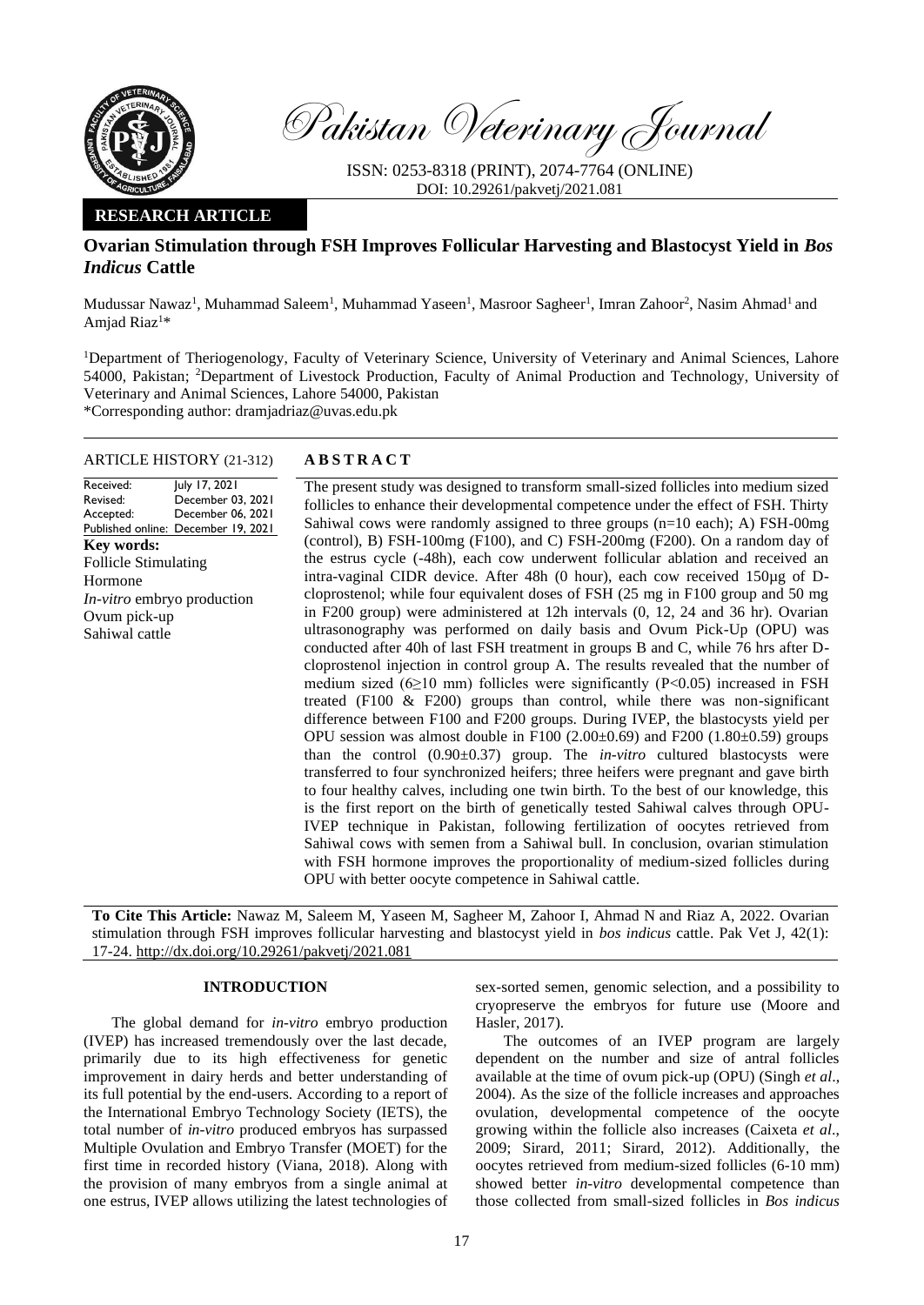cows [\(Lonergan](#page-6-2) *et al*., 1994; Sarwar *et al*[., 2020a\)](#page-7-4). A growing bovine oocyte houses mRNA and proteins [\(Gandolfi and Gandolfi, 2001\)](#page-6-3), which are crucial for early embryonic development [\(Dieleman](#page-6-4) *et al*., 2002). Therefore, a homogenous population of medium-sized (6– 10 mm) follicles would be an ideal sight on the day of OPU. In this context, several protocols for follicular wave synchronization and super-stimulation before OPU have been devised to improve the efficiency of IVEP programs [\(Seneda](#page-7-5) *et al*., 2020).

Super-stimulation prior to OPU with either equine chorionic gonadotropin (eCG) or follicle stimulating hormone (FSH) has shown that the ovarian response in terms of number of medium-sized follicles (6–10 mm) and grade A oocytes was better in the FSH than in eCG treatment group [\(Sendag](#page-7-6) *et al*., 2008; Ondho *et al*., 2020). In this regard, different studies have been conducted to optimize the dose, route and frequency of administration, and coasting period of FSH treatment in lactating and dry dairy cows [\(Bó and Mapletoft, 2020\)](#page-6-5). Multiple FSH (200 mg) [\(da Silva](#page-6-6) *et al*., 2017) and single FSH (200 mg and 300 mg) [\(Vieira](#page-7-7) *et al*., 2016; [da Silva](#page-6-7) *et al*., 2019) regimes were used in Holstein cattle. More recently, to reduce the cost of super-stimulation treatment, an even lower dose of FSH (160 mg), diluted in normal saline or 0.5% hyaluronan, was tested in beef cows. Interestingly, comparable ovarian response and blastocyst production rate were recorded with both low and high dose of FSH [\(Ongaratto](#page-6-8) *et al*., 2020).

In a recent study, OPU sessions were conducted in Sahiwal heifers at a random stage of the estrus cycle and the retrieved oocytes were fertilized by using Brahman bull semen [\(Riaz](#page-6-9) *et al*., 2021). However, to the best of our knowledge, no comprehensive report on the effect of ovarian stimulation with FSH prior to OPU and fertilization of retrieved oocytes with Sahiwal bull semen is available in Sahiwal cows.

The average body weight (315 kg) of Sahiwal cows is remarkably lower compared to the Holstein Friesian cows (Khan *et al*[., 2008\)](#page-6-10), the latter can gain more than 500 kg body weight around second lactation [\(Archbold](#page-6-11) *et al*., [2012\)](#page-6-11). Therefore, it was hypothesized that application of a lower dose FSH treatment (100 mg *vs.* 200 mg) will be equally effective in increasing the proportionality of medium-sized follicles, oocyte quality, and blastocyst production rate in Sahiwal cows. Thus, the objectives of the current study were: 1) To monitor the ovarian follicular dynamics following FSH super-stimulation to get appropriate sized follicles for OPU-IVEP, and 2) to evaluate the oocyte quality and *in-vitro* developmental competence of embryos following the ovarian stimulation with two different doses (100 mg and 200 mg) of FSH.

## **MATERIALS AND METHODS**

**Animals and management:** The current study was executed from February 2020 to April 2021. The off-site Ovum pick-up (OPU) sessions were conducted at the Government Livestock Experimental Station (LES), Bahadarnagar, Okara. Sahiwal cows (n=30), aged 4 to 14 years, with clinically normal reproductive tract,  $320 \pm 25$ kg body weight and 3.25±0.25 BCS, were enrolled. These cows were offered green fodder at the rate of 10% body

weight, 2 kg concentrate per cow daily and water *ad libitum*. The experimental animals were handled according to the Guidelines of the Ethical Review Committee, University of Veterinary and Animal Sciences (UVAS), Lahore, Pakistan.

**Study design:** Experimental cows were randomly divided into three equal groups (n=10 each). FSH was administered to cows of two groups (FSH-100 mg and FSH-200 mg), while no FSH was given to the third group, which served as control (Vieira *et al*[., 2016;](#page-7-7) [da Silva](#page-6-6) *et al*[., 2017;](#page-6-6) [Ongaratto](#page-6-8) *et al*., 2020). On a random day of the estrus cycle (-48h), all cows underwent ablation of all follicles (≥5 mm) through trans-vaginal ultrasound guided needle puncture [\(Oliveira](#page-6-12) *et al*., 2016; [Ongaratto](#page-6-8) *et al*., [2020\)](#page-6-8), and received an intra-vaginal CIDR device (Progesterone 1.9g, Inter Ag, Hamilton, New Zealand). After two days  $(0h)$ , all cows were treated with 150 µg of D-cloprostenol (Dalmazine®) [\(da Silva](#page-6-6) *et al*., 2017; [Ongaratto](#page-6-8) *et al*., 2020). The cows in F100 and F200 groups were injected (i.m.) 100 mg and 200 mg FSH (Folltropin®-V; Vetoquinol, Canada) in four equivalent doses of 25 mg and 50 mg, respectively at 0, 12, 24, and 36 hrs. Ovum pick-up was conducted after 40h of last FSH treatment in FSH-treatment groups and 76 hrs after D-cloprostenol injection in control group, when the CIDR was also removed (Fig. 1). Trans-rectal ultrasonography (Aloka SSD 500, 7.5 MHz frequency) was conducted on daily basis (-24, 0, 24, 48 and 76 hrs) to monitor ovarian follicular dynamics (Fig. 1 and Fig. 2).

**Ovum pick-up (OPU):** For OPU, the perineal area of the cow was thoroughly washed after administration of epidural anesthesia (5–8 ml of 2% lignocaine). All follicles  $\geq$ 3 mm were aspirated by using ultrasound guided transvaginal 7.5 MHz OPU probe (HCV-4710MV Japan with Honda HS 2200) [\(Matoba](#page-7-1) *et al*., 2014). Afterward, the aspirated follicular fluid was filtered through a 70 µm cell strainer (Falcon®) and searched under a stereomicroscope for cumulus-oocyte complexes (COCs). The COCs were categorized into four grades based on morphology and compactness of granulosal layers: Grade I; more than three layers of compact cumulus cells, Grade II; at least a single layer of cumulus cells, Grade III; denuded oocytes, and Grade IV; degenerated cytoplasm, atretic with dark cumulus cells. Grade I, II, and III COCs were considered suitable (viable) for *in-vitro* maturation [\(da Silva](#page-6-6) *et al*., [2017;](#page-6-6) [de Carvalho](#page-6-4) *et al*., 2019).

*In-vitro* **embryo production***: In-vitro* embryo production (IVEP) was carried out at the Embryology Laboratory, Central Laboratory Complex, UVAS, Ravi Campus, Pattoki, Pakistan. All procedures were carried out in IVF-Biosciences media (Bick-land Industrial Park Falmouth, Cornwall, United Kingdom).

All viable COCs (grades I-III) were washed thrice in BO-HEPES-IVM® medium. The viable recovered oocytes of each donor cow were transferred into 2ml cryogenic vial (Corning®) separately containing 1-1.5 ml BO-HEPES-IVM®. The cryogenic vials were kept at 37oC in portable incubator (Minitube) for 24 hrs. After *invitro* maturation, COCs were evaluated for cumulus expansion and partially denuded in the BO-Wash®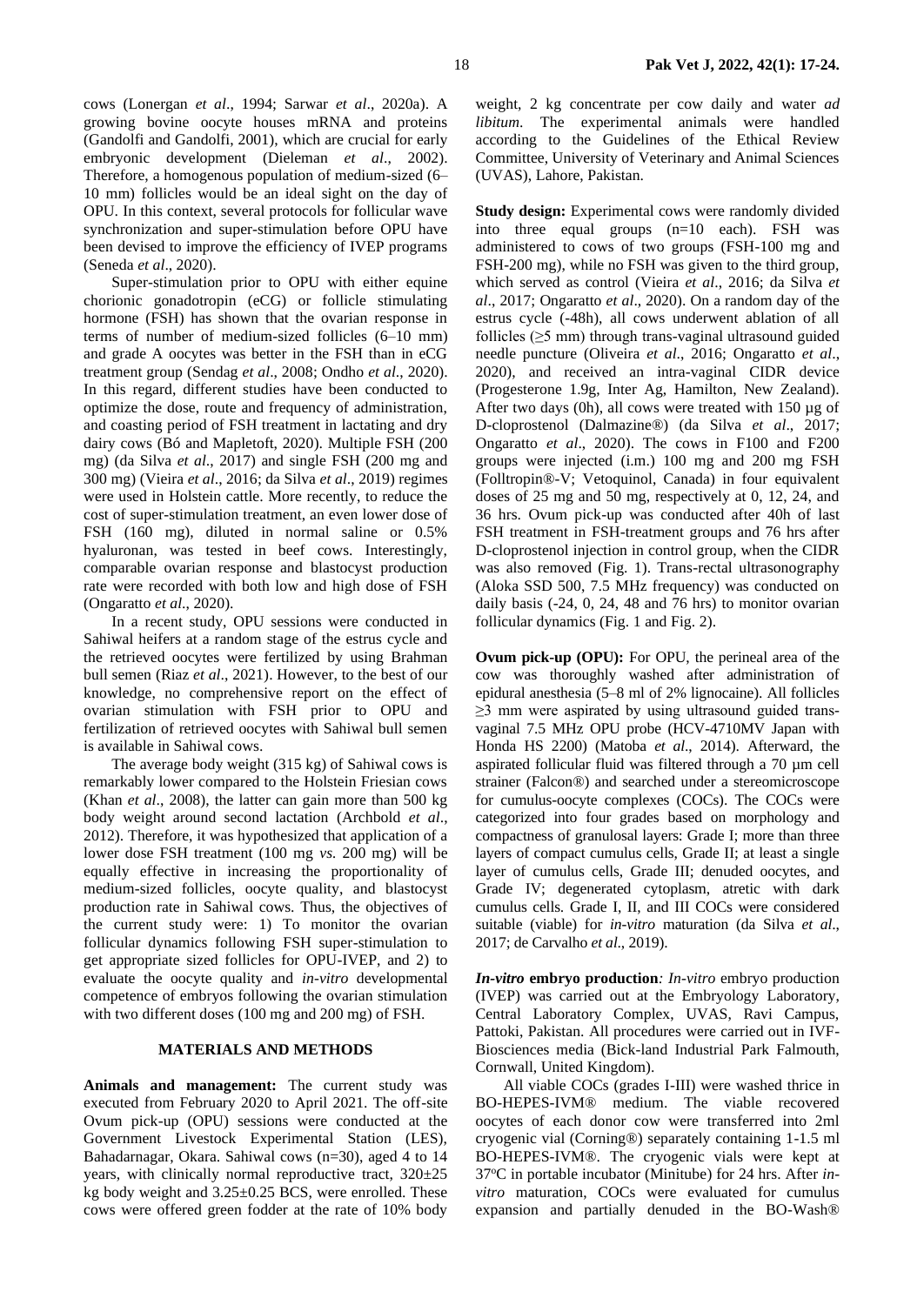medium through gentle pipetting. These COCs were further washed thrice in BO-IVF® medium and transferred to 100 µl fertilization drop of BO-IVF®. A straw containing good quality frozen semen of Sahiwal bull (QS-618) was thawed at  $37^{\circ}$ C for 30 seconds and semen was mixed with 4ml of BO-Semen Prep®. The supernatant was separated after centrifugation at 392×g for 10 minutes, the sperm pellet was remixed with 4ml BO-Semen Prep® and subjected to centrifugation for 10 minutes. The sperm pellet was evaluated for motility and concentration [\(Valleh](#page-7-8) *et al*., 2014; Razza *et al*[., 2019\)](#page-6-13). For insemination, each IVF drop received 10–15 µl of semen to attain a final concentration of  $2\times10^6$  live sperm/ml. The COCs and sperm were co-incubated for 16h at 5%  $CO<sub>2</sub>$ , 38.5°C temperature, and 95% humidity for IVF. After 16h of insemination, the cumulus cells and excess sperm were removed from presumptive zygotes through gentle pipetting in BO-Wash® medium. After three times washing in BO-IVC® medium, presumptive zygotes from each cow were placed separately in 100 µl drops of BO-IVC® and incubated (Eppendorf-New Brunswick Galaxy 48R) for seven days without changing the culture medium under controlled atmosphere (5%  $CO<sub>2</sub>$ , 5%  $O<sub>2</sub>$  and 90% N<sub>2</sub>) at 38.5°C (Shahzad *et al.*, 2020). The cleavage and blastocyst rates were assessed on the third and seventh day of embryo culture.

**Embryo transfer and parentage confirmation:** One blastocyst stage embryo was loaded in a separate 0.25ml embryo straw by using transfer medium. The loaded straws were transferred from the Embryology Laboratory to LES, Bahadarnagar, Okara in a portable incubator at 37<sup>o</sup>C (Stewart *et al*., 2011). Double ovsynch synchronized Sahiwal heifers ( $n = 9$ ; 2-3 years age) were enrolled as recipients. However, only four heifers at day 7 of estrous cycle were selected for embryo transfer on the basis of

quality of corpus luteum  $(>13$  mm). Two blastocyst stage embryos were transferred to each selected heifer. Pregnancy was confirmed at day 30 and 50 by trans-rectal ultrasonography. The parentage of the born calves was confirmed by Triose test (Xin *et al*., 2010; Van de Goor *et al*., 2011) through third-party evaluation at the Quality Control Laboratory, Directorate of Breed Improvement, Livestock and Dairy Development Department, Lahore, Pakistan.

**Statistical analysis:** The data on number of follicles, retrieved oocytes, cleaved structures, and blastocysts were analyzed by one-way ANOVA, using *SPSS*® Statistics 20. Mean±SEM was used to describe these parameters. Duncan's Multiple Range test was used to compare means among the groups. The proportionality of follicular population among three groups was analyzed by the Chi-Square test.

#### **RESULTS**

**Follicular population:** The data on follicular population in cows of three groups are presented in Table 1. The results revealed that the total number of follicles per OPU session, large-sized (>10mm) follicles and aspirated follicles were significantly (*P*<0.05) higher in F200 group than the control group; differences between F100 and F200 groups in these parameters were non-significant. Same was true for control and F100 groups. The number of medium sized  $(6 \ge 10 \text{ mm})$  follicles was significantly  $(P<0.05)$  increased in FSH treated (F100 & F200) groups than control, while there was non-significant difference between F100 and*.* F200 groups. These results suggest that the F100 group may be more economical in terms of yielding the similar number of medium sized follicles when compared with F200 treated group.



**Fig. 1:** Schematic representation of the study design to compare the effects of two doses of FSH, i.e., 100 mg (F100) and 200 mg (F200), with the control group in Sahiwal cows. DFP: Dominant follicle puncture; CIDR: Controlled Internal Drug Release; U/S: Ultrasonography; FSH: Follicle stimulating hormone; OPU: Ovum pick-up; PG: Prostaglandin F2α.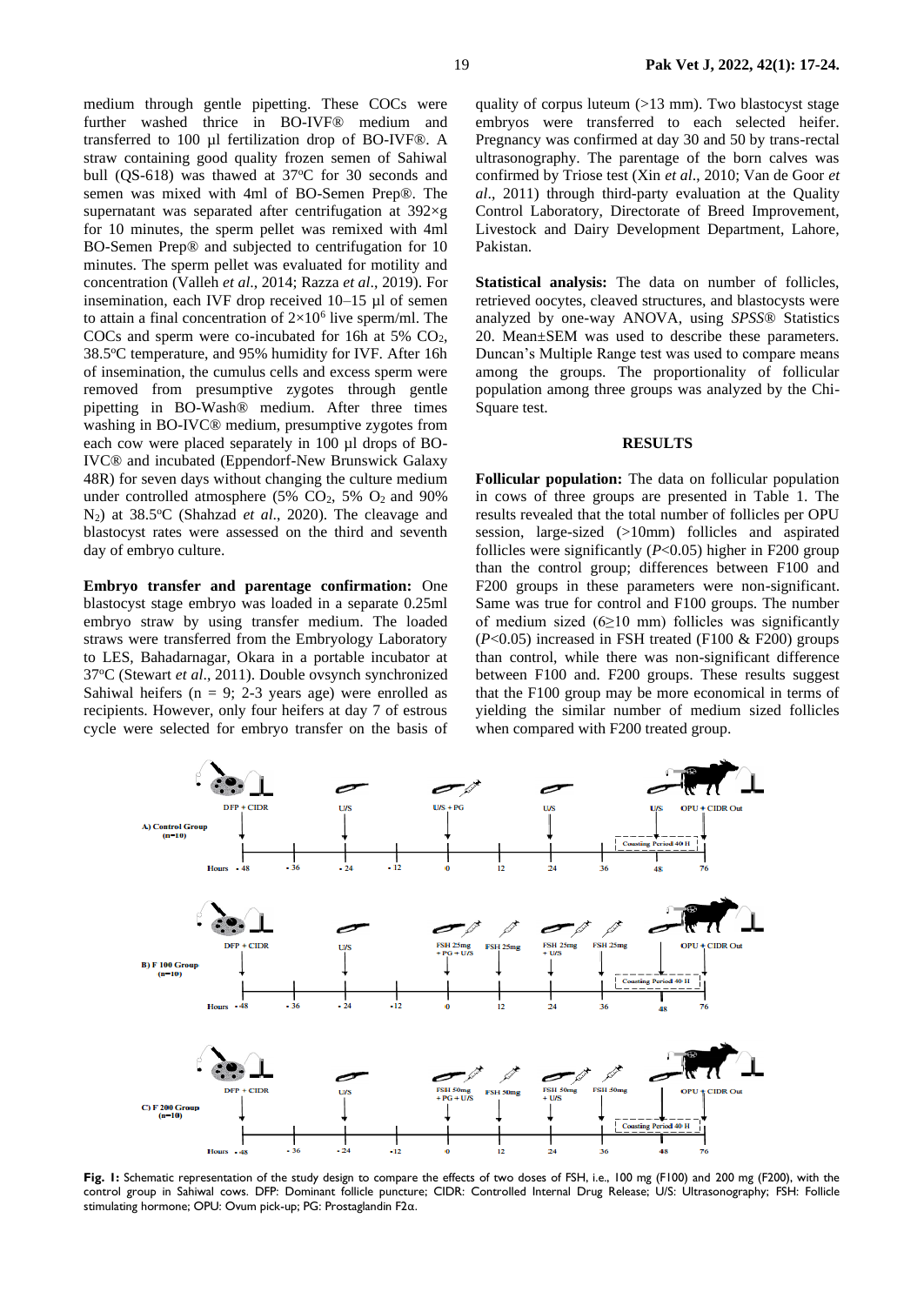**Table 1:** Effect of two different doses of FSH (100 *vs.* 200 mg) on follicular population and oocytes' number (Mean±SEM) in Sahiwal cows

| Parameters                                                                            | Groups           |                             |                             |
|---------------------------------------------------------------------------------------|------------------|-----------------------------|-----------------------------|
|                                                                                       | Control          | FSH                         | <b>FSH</b>                  |
|                                                                                       |                  | $(100 \text{ mg})$          | $(200 \text{ mg})$          |
| Number of OPU sessions                                                                | 10               | 10                          | 10                          |
| Follicular population                                                                 |                  |                             |                             |
| Total follicles/session                                                               | $12.4 \pm 1.4^a$ | $16.6 \pm 3.4^{ab}$         | $20.8 \pm 2.8$ <sup>b</sup> |
| Small sized follicles (<6mm)                                                          | $10.9 \pm 1.4$   | $6.9 \pm 1.8$               | $10.3 \pm 1.6$              |
| Medium sized follicles (6≥10mm)                                                       | $1.4 \pm 0.3^a$  | $9.2 \pm 2.1^{\circ}$       | $9.6 \pm 1.6^b$             |
| Large sized follicles (>10mm)                                                         | $0.1 \pm 0.1^a$  | $0.5 \pm 0.2$ <sup>ab</sup> | $0.9 \pm 0.3^b$             |
| Aspirated follicles                                                                   | $8.5 \pm 1.5^a$  | $13.9 \pm 3.0^{ab}$         | $20.0 \pm 2.8$ <sup>b</sup> |
| Total recovered oocytes                                                               | $4.8 \pm 1.0^a$  | $6.5 \pm 1.7$ <sup>ab</sup> | $9.0 \pm 1.2^b$             |
| Total processed oocytes (Grade                                                        | $4.0 \pm 0.9^a$  | $6.0 \pm 0.8$ <sup>ab</sup> | $7.3 \pm 0.9^b$             |
| $ $ to $ $                                                                            |                  |                             |                             |
| Different superscripts $(a,b)$ represent significance (P $\leq$ 0.05) within the row. |                  |                             |                             |

**Follicular dynamics:** The ultrasonography-based data on follicular dynamics is depicted in Fig. 2. On analyzing the data, the results affirmed that after 24h (at -24h) of follicular ablation, <3 mm sized follicles were the most dominating structures on ovaries in cows of three groups. At the next 24h (at 0h), no significant change was observed in the follicular growth pattern. Furthermore, at the time of the start of FSH treatments (F100  $&$  F200) (at 0h), the percentage of  $\leq$ 3 mm, 3 $\geq$ 6 mm, 6 $\geq$ 8 mm and 8≥10 mm sized follicles were statistically similar among all the three groups. Within 24h (at 24h) of first FSH treatment (F100 & F200), the percentage of  $\leq$ 3 mm size follicles decreased significantly in FSH treated (F100 & F200) groups as compared to control, which after 48h (at 48h) was minimum for F200 treated group. At the time of OPU (at 76h), the percentage of  $\leq$ 3 mm sized follicles remained significantly lower in FSH treated (F100 & F200) groups compared to control (Fig. 2a). The results also revealed that there was statistically no difference in the percentage of 3≥6 mm sized follicles from time of first FSH treatment till 48h between treated and control groups, but a significant decline was noticed in FSH treated (F100 & F200) groups compared to the control at the time of OPU (at 76h) (Fig. 2b).

The percentage of 6>8 mm sized follicles remained significantly higher in both treatment groups than control from 24h of first FSH treatment till the time of OPU. The percentage of 6>8 mm sized follicles was significantly higher in F100 group as compared to the F200 and the control groups (Fig. 2c). These findings indicated a shift of 3≥6 mm sized follicles into a window of 6>8 mm sized follicles under FSH treatment at the time of OPU.

The percentages of 8≥10 mm sized follicles were significantly higher in F200 treated group as compared to control group from 48h of first FSH treatment till the time of OPU. However, both FSH treated groups exhibited a significantly higher percentage of 8≥10 mm sized follicles as compared to control at the time of OPU (at 76h) (Fig. 2d).

Additionally, the proportion of small-sized follicles (>6 mm) recorded at the time of OPU in the control group (87.9%) was significantly higher (*P*<0.05) compared to F100 (41.57%) and F200 (49.52%) groups. The proportion of medium-sized follicles  $(6\ge)10$  mm) in the F100 (55.42%) and F200 (46.15%) groups was significantly higher (*P*<0.05) compared to control group (11.29%). However, large sized follicles (>10 mm) showed non-significant difference among cows of three groups (Fig. 3a).



**Fig. 2:** Follicular dynamics at various intervals post FSH treatments; DFP: Dominant follicle puncture. FSH: Follicle stimulating hormone; OPU: Ovum pick-up; <sup>a-c</sup>denote differences (P≤0.05) among groups at the respective time point.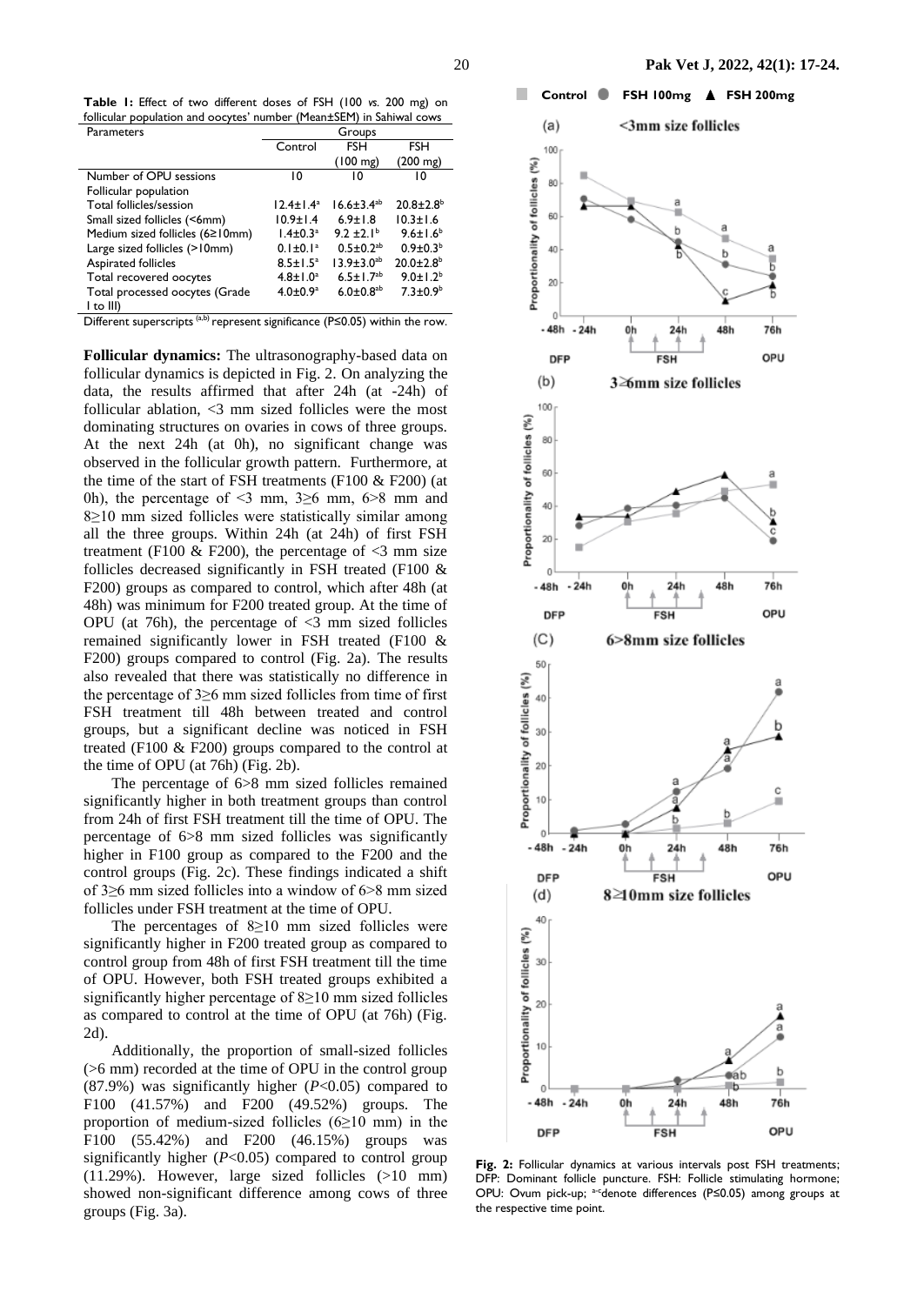

**Fig. 3:** Effect of FSH (100 *vs.* 200mg) super-stimulation on: (a) Follicular population (small; <6mm, medium; 6-10mm and large; >10mm sized follicles) at the time of OPU in Sahiwal cows, (b) *In-vitro* developmental competence of oocytes, i.e., cleaved structures and blastocysts number per OPU session.



**Fig. 4**: Ultrasonography of an ovary following FSH stimulation, showing multiple follicles (A); Photograph of some transferable blastocysts produced *in-vitro* (B); Ultrasonography of a pregnant uterus at day 50 (C); Photograph of four Sahiwal calves produced through IVEP (D).

**Oocytes' recovery rate and quality:** The oocytes' recovery rate was non-significantly different among FSH treated and the control groups (control 56.47%, F100 46.76%, F200 45%). Furthermore, the F200 group yielded significantly (P<0.05) higher number of recovered oocytes and viable oocytes (grade I, II and III) per OPU session than the control group. However, there was no difference in these parameters between control and F100 groups. The same was true for F100 and F200 groups (Table 1).

*In-vitro* **developmental competence of oocytes:** The effect of FSH stimulation on *in-vitro* developmental competence of oocytes in Sahiwal cattle is illustrated in Fig. 3b. The data on the number of cleaved structures (control 1.80 $\pm$ 0.65, F100 3.2 $\pm$ 0.95, F200 3.9 $\pm$ 0.8) and blastocysts (control 0.9±0.37, F100 2.0±0.69, F200 1.8±0.59) exhibited non-significant differences among three groups. Nevertheless, the number of blastocysts was numerically two times higher in FSH treated (F100 & F200) groups compared to control, emphasizing the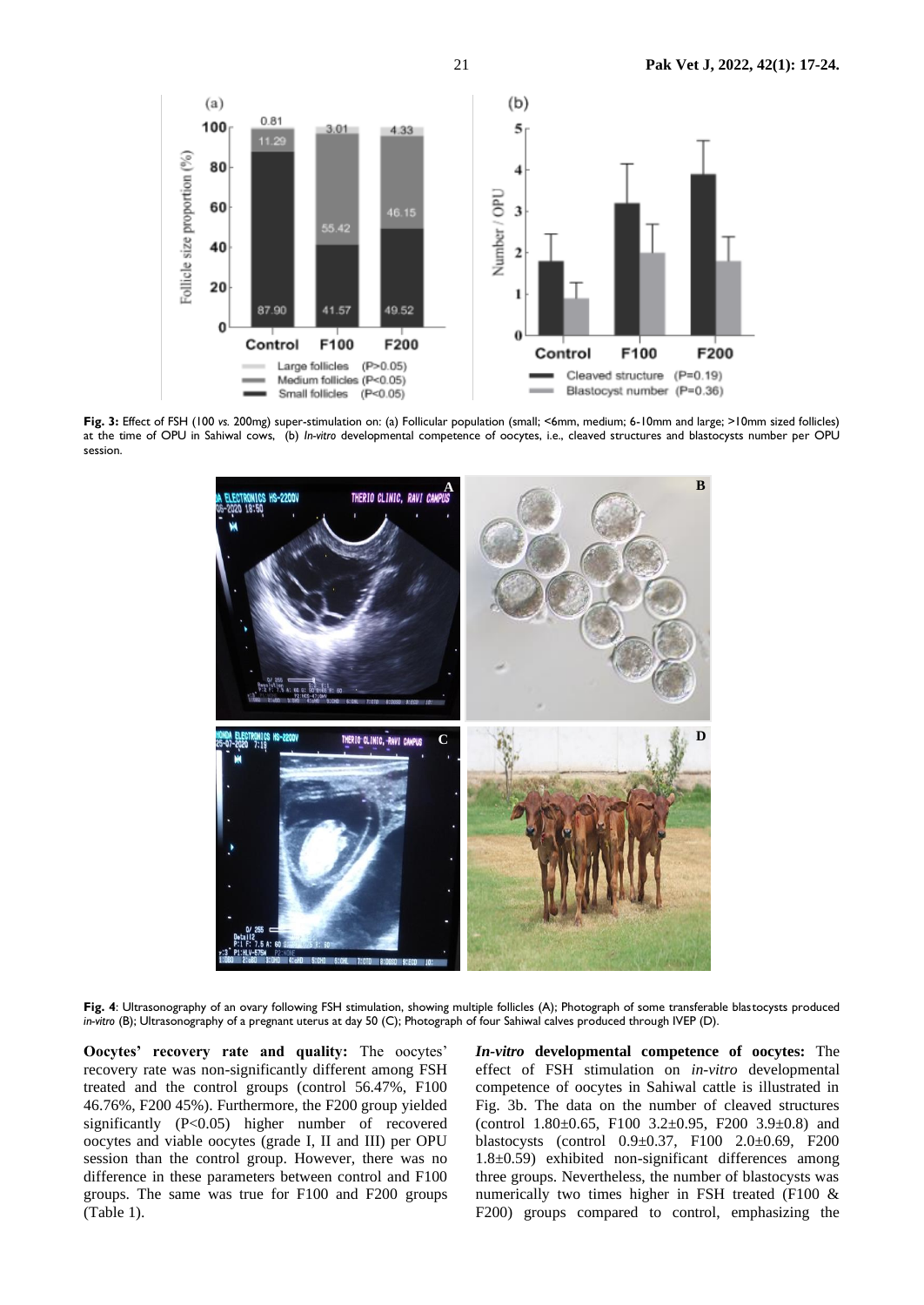possibility of increasing sample size that could result in significant results. Similarly, the cleavage rate (48.64, 53.33 and 43.33%, respectively) and blastocyst rate (24.32, 33.33 and 20.00%, respectively) were nonsignificantly different between control and FSH treated groups.

**Pregnancy, calving and parentage confirmation:**  Amongst four recipient heifers, three were confirmed pregnant, which delivered four healthy calves, including one twin birth. The pregnancy rate of OPU-IVEP embryos was recorded as 75% in Sahiwal heifers. The parentage of OPU-IVEP calves was confirmed after analysis of Electropherograms on Gene mapper version 5.

Ultrasonography of an ovary following FSH stimulation, showing multiple follicles is shown in Fig. 4A, while photograph of some transferable blastocysts produced *in-vitro* is shown in Fig. 4B. Similarly, ultrasonography of a pregnant uterus at day 50 is shown in Fig. 4C, while photograph of four Sahiwal calves produced through IVEP is shown in Fig. 4D.

#### **DISCUSSION**

To the best of our knowledge, this is the first study to demonstrate the effect of ovarian stimulation with FSH on follicular dynamics and *in-vitro* developmental competence of oocytes in *Bos indicus* Sahiwal cows. The results depicted that the total number of follicles was significantly higher in the F200 treated group than the control. These results are in close agreement with findings of a previous study, in which enhanced follicular population in beef cows after FSH super-stimulation (control; 8.5±0.6 *vs*. FSH: 14.1±1.0; P<0.05) was reported [\(Ongaratto](#page-6-8) *et al*., 2020). Similarly, some recent studies reported an increased number of follicles in a dosedependent manner in hens (Ghanem and Johnson, 2019), enhanced primordial follicles formation during fetal ovarian development in hamster (Roy and Albee, 2000), and improved primordial follicle reserve in hypogonadal mice (Allan *et al.*, 2006) following FSH treatment, emphasizing the role of FSH in follicular recruitment, in addition to follicular growth. However, [Sarwar](#page-7-9) *et al*. [\(2020b\)](#page-7-9) reported non-significant difference in number of follicles among FSH treated and the control *Bos taurus*  cows (31.43±6.23 and 29.14±6.23, respectively)*.* 

In the current study, FSH treatment increased the number and proportionality of medium- sized  $(6\ge)10$  mm) follicles at the time of OPU due to the transition of smallsized ( $>6$  mm) follicles into medium-sized ( $6\geq10$  mm) follicles. Similar findings were made by [Vieira](#page-7-10) *et al*., [2014](#page-7-10) (control; 20.8% vs. FSH; 55.1%; P<0.05), [Vieira et](#page-7-7)  [al., 2016](#page-7-7) (control; 19.2% vs. FSH200 64.3%; P<0.05), and [da Silva et al., 2017](#page-6-6) (control; 10.0% vs. FSH 35.2%; P<0.05). According to [Caixeta et al. \(2009\)](#page-6-1) and [Sarwar et](#page-7-4)  [al. \(2020a\)](#page-7-4), the oocyte developmental competence is affected by the stage of follicle that highlights the importance of increased proportionality of 6>10 mm sized follicles following FSH treatment.

Our results with respect to aspirated follicles showed significantly higher  $(P<0.05)$  values in the F200 group than the control group, which is supported by the findings of a previous study in Holstein cattle by Vieira *et al.*

(2016) (control; 16.1±1.1 *vs.* FSH200; 20.4±1.4; P<0.05). The most plausible reason for this increase in aspirated follicles may be the higher proportionality of  $>6$  mm follicles in F200 treated group. In contrast, the number (control; 17.6±1.6 *vs*. FSH 18.2±2.1; P>0.05) noted by [Vieira et al. \(2014\)](#page-7-10) and percentage of aspirated follicles (control;  $82\%$  vs. FSH;  $79\%$ ;  $P > 0.05$ ) reported by Sarwar *et al*[. \(2020b\)](#page-7-9) was not affected by FSH super-stimulation of ovaries.

In the present study, the total recovered oocytes were also significantly higher for the F200 treated group compared to the control group. These findings are in accordance with the previous study conducted by [Vieira](#page-7-7) *et al*[. \(2016\)](#page-7-7) in Holstein cattle (control; 13.1±1.0 *vs*. FSH200; 16.5 $\pm$ 1.2; P<0.05). The possible reason may be the higher number of aspirated follicles in F200 group, which in turn resulted in higher recovered oocytes in animals of this group. The results of studies by [Vieira](#page-7-7) *et al*[. \(2014](#page-7-7)) (control; 13.0±1.7 *vs*. FSH; 10.7±1.5; P>0.05) and [da Silva](#page-6-6) *et al*. (2017) (control; 19.5±1.6 *vs.* FSH;  $18.5\pm1.27$ ; P $>0.05$ ) contradicted our findings.

The number of processed oocytes (Grades I to III) was significantly higher in F200 treated group when compared with the control group, the difference between F100 and F200 groups was non-significant. These findings are strengthened by the results of [Vieira](#page-7-7) *et al*. [\(2016\)](#page-7-7) (control; 9.3±0.7 *vs.* FSH200; 12.2±1.2; P<0.05) and Ongaratto *et al*. (2020) (contol; 3.7±0.5 *vs.* FSH; 5.5 $\pm$ 0.5; P<0.05). This seems to be due to significantly higher  $\geq 6$  mm follicles than  $\leq 6$  mm follicles, resulting in increased developmental potential acquired gradually during follicular growth that enhanced total processed oocytes (Sarwar *et al*[., 2020a;](#page-7-4) Zafar *et al*., 2021). Moreover, as the size of the follicle increases and approaches ovulation, the oocyte growing within the follicle becomes more developmentally competent [\(Sirard](#page-7-11)  *et al*[., 2006;](#page-7-11) [Caixeta](#page-6-1) *et al*., 2009; [Sirard, 2011;](#page-7-2) [Sirard,](#page-7-3)  [2012\)](#page-7-3). In contrast, [Oliveira](#page-6-12) *et al*. (2016) (control; 12.3 *vs.* FSH; 10.7; P>0.05) and [da Silva](#page-6-6) *et al*. (2017) (control; 12.6±1.3 *vs.* FSH; 12.7±1.0; P>0.05) reported no improvement in the number of total processed oocytes in FSH super-stimulated groups compared to controls.

The results regarding follicular dynamics revealed gradual transformation of small-sized follicles into medium-sized follicles. At the time of OPU, a higher proportion of 6>8 mm sized follicles was recorded in the F100 treated group. Optimum follicular size (6>8 mm) at the time of OPU was attained under low dose (FSH100), as the dominant follicles  $>7$  mm acquired ovulatory capacity in *Bos indicus* heifers as compared to >10 mm in Holstein cows (Gimenes *et al*., 2008). This follicular transition may be due to activation of c-AMP dependent protein kinase A (Wood and Strauss, 2002) and induction of StAR signaling pathways (Casarini and Crepieux, 2019).

In the present study, the cleaved structures and blastocyst number were almost two times higher in FSH treated (F100 and F200) groups than the control group, which is in agreement with the previous studies in which embryos produced per OPU reported by [Vieira](#page-7-7) *et al*. [\(2016\)](#page-7-7) (control; 2.4±0.5 *vs.* FSH200; 3.7±0.7; P<0.05) and transferable embryos recorded by [Sarwar](#page-7-9) *et al*. [\(2020b\)](#page-7-9) (control; 3.33±0.75 *vs.* FSH; 4.10±0.75; P<0.05)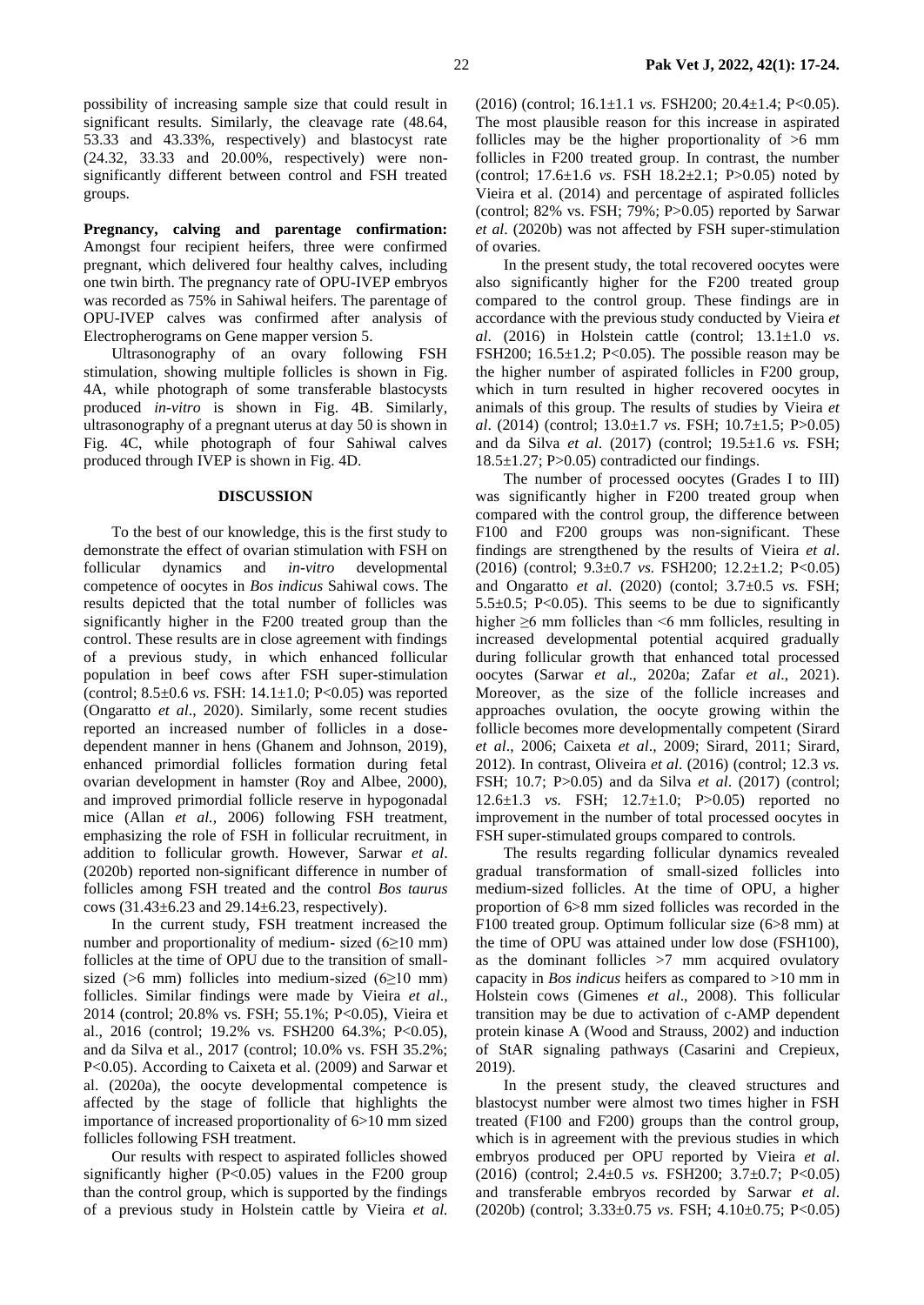were significantly higher in FSH treated groups. The increased blastocyst yield may probably be due to higher total follicular number and aspirated follicles in FSH treated groups than the control group. In contrast, our findings in terms of blastocyst yield are not supported by the results documented by [Oliveira](#page-6-12) *et al*. (2016) (control; 2.6 *vs.* FSH; 3.0; P>0.05) and [da Silva](#page-6-6) *et al*. (2017) (control; 4.1±0.5 *vs.* FSH; 4.3±0.5; P>0.05), who recorded no difference in blastocyst yield between FSH treated and control groups. This might have been due to nonsignificant difference in total number of follicles and recovered oocytes between FSH treated and control groups in these studies.

The current study is the first one to document birth of four pure Sahiwal calves in Pakistan through OPU-IVEP, following fertilization of oocytes retrieved from FSH stimulated Sahiwal cows with semen from a Sahiwal bull. Different synchronization protocols have been used previously for increasing pregnancies in bovine recipients (Bo' *et al*., 2012). In the present study, double Ovsynch synchronization protocol resulted in 75% (3/4) pregnancy rate in recipient Sahiwal heifers which are comparable with previous reports where progesterone, GnRH and estradiol based synchronization protocols were used to synchronize the recipient cows prior to embryo transfer (Nasser *et al*., 2004; Bonacker *et al*., 2020).

**Conclusions:** The results of this study established the positive ovarian response to FSH (200 mg) stimulation in Sahiwal cows. Furthermore, the FSH stimulation significantly improved proportionality of medium-sized follicles. The number of suitable follicles for aspiration was significantly increased in F200 than the control group. Besides, low dose of FSH (100 mg) was numerically (P>0.05) equally efficient as high dose (200) mg) in blastocyst yield per OPU session, highlighting the significance of economic preference in the OPU-IVEP program, particularly in Sahiwal cows with relatively lower average body weight compared to *Bos taurus* cows.

**Authors contribution:** MN and AR conceived the idea and finalized experimental design. MN, MS, MY and MS performed OPU-IVEP and embryo transfer. MN and MS executed data curation, statistical analysis and writing of original draft. MS, IZ, AR and NA critically reviewed the manuscript. There is no conflict of interest among authors.

**Acknowledgements:** The authors are grateful to HEC for providing funds under the Technology Development Funds (TDF) scheme. The Project (TDF-02-059) was executed in collaboration with Al-Haiwan Sires, Sahiwal (industrial partner) to establish the IVEP technique in Pakistan. The experimental animals were provided by Government Livestock Experiment Station (LES), Bahadarnagar, Okara. The authors are also thankful to Mr. Ghulam Shabbir Khan, Mr. Waqar Ahmed, Mr. Jabir Ali, and Mr. Noor-ul-Hassan for their assistance in the study.

#### **REFERENCES**

Allan CM, Wang Y, Jimenez M, *et al*., 2006. Follicle-stimulating hormone increases primordial follicle reserve in mature female hypogonadal mice. J Endocrinol 188:549-57.

- <span id="page-6-11"></span>Archbold H, Shalloo L, Kennedy E, *et al*., 2012. Influence of age, body weight and body condition score before mating start date on the pubertal rate of maiden Holstein–Friesian heifers and implications for subsequent cow performance and profitability. Animal 6:1143- 51.
- Bo' G, Baruselli PS and Mapletoft RJ, 2012. Increasing pregnancies following sychronization of bovine recipients. Anim Reprod 9:312- 7.
- <span id="page-6-5"></span>Bó GA and Mapletoft RJ, 2020. Superstimulation of ovarian follicles in cattle: gonadotropin treatment protocols and FSH profiles. Theriogenology 150:353-9.
- Bonacker RC, Gray KR, Breiner CA, *et al*., 2020. Comarison of the 7 & 7 synch protocol and the 7-day CO-Synch+CIDR protocol among receipent beef cows in an embryo tranfer program. Theriogenology 158:490-6.
- <span id="page-6-1"></span>Caixeta ES, Ripamonte P, Franco MM, *et al*., 2009. Effect of follicle size on mRNA expression in cumulus cells and oocytes of *Bos indicus*: an approach to identify marker genes for developmental competence. Reprod Fertil Dev 21:655-64.
- Casarini L and Crépieux P, 2019. Molecular mechanisms of action of FSH. Front Endocrinol 10:305. doi: 10.3389/fendo.2019.00305.
- <span id="page-6-7"></span>da Silva BLM, Adona PR, Guemra S, *et al*., 2019. Ovum pick up: cows treated with single doses of follicle stimulating hormone. J Agri Sci 11:231-9.
- <span id="page-6-6"></span>da Silva JCB, Ferreira RM, Filho MM, *et al*., 2017. Use of FSH in two different regimens for ovarian superstimulation prior to ovum pick up and *in vitro* embryo production in Holstein cows. Theriogenology 90:65-73.
- de Carvalho JGS, de Carvalho NAT, Bayeux BM, *et al*., 2019. Superstimulation prior to the ovum pick-up improves the *in vitro* embryo production in nulliparous, primiparous and multiparous buffalo (*Bubalus bubalis)* donors. Theriogenology 138:164-8.
- <span id="page-6-4"></span>Dieleman SJ, Hendriksen PJM, Viuff D, *et al*., 2002. Effects of *in vivo* prematuration and *in vivo* final maturation on developmental capacity and quality of pre-implantation embryos. Theriogenology 57:5-20.
- <span id="page-6-3"></span>Gandolfi TBA and Gandolfi F, 2001. The maternal legacy to the embryo: cytoplasmic components and their effects on early development. Theriogenology 55:1255-76.
- Gimenes LU, Sá Filho MF, Carvalho NAT, *et al*., 2008. Follicle deviation and ovulatory capacity in *Bos indicus* heifers. Theriogenology 69:852-8.
- Ghanem K and Johnson AL, 2019. Response of hen pre-recruitment ovarian follicles to follicle stimulating hormone *in vivo*. Gen Comp Endocrinol 270:41-7.
- <span id="page-6-10"></span>Khan MS, Rehman Z, Khan MA, *et al*., 2008. Genetic resources and diversity in Pakistani cattle. Pak Vet J 28:95-102.
- <span id="page-6-2"></span>Lonergan P, Monaghan P, Rizos D, *et al*., 1994. Effect of follicle size on bovine oocyte quality and developmental competence following maturation, fertilization, and culture *in vitro*. Mol Reprod Dev 37:48-53.
- Matoba S, Yoshioka H, Matsuda H, *et al*., 2014. Optimizing production of *in vivo*-matured oocytes from superstimulated Holstein cows for *in vitro* production of embryos using X-sorted sperm. J Dairy Sci 97:743-53.
- <span id="page-6-0"></span>Moore SG and Hasler JF, 2017. A 100-Year Review: Reproductive technologies in dairy science. J Dairy Sci 100:10314-31.
- Nasser LF, Reis EL, Oliveria MA, *et al*., 2004. Comparison of four sychronization protocols for fixed-time boine embryo transfer in *Bos indicus* x *Bos taurus* recipients. Theriogenology 62:1577-84.
- <span id="page-6-12"></span>Oliveira LH, Sanches CP, Seddon AS, *et al*., 2016. Follicle superstimulation before ovum pick-up for *in vitro* embryo production in Holstein cows. J Dairy Sci 99:9307-12.
- Ondho YS, Samsudewa D and Lestari DA, 2020. *In vitro* maturation of ovine oocytes using follicle stimulating hormone (FSH), estradiol-17β and co-culture of fallopian tube epithelial cells (FTEC) in tissue culture medium-199 (TCM-199). Int J Vet Sci 9:66-71.
- <span id="page-6-8"></span>Ongaratto FL, Cedeño AV, Rodriguez-Villamil P, *et al*., 2020. Effect of FSH treatment on cumulus oocyte complex recovery by ovum pick up and *in vitro* embryo production in beef donor cows. Anim Reprod Sci 214: 106274. doi.org/10.1016/j.anireprosci.2020. 106274.
- <span id="page-6-13"></span>Razza EM, Pedersen HS, Stroebech L, *et al*., 2019. Simulated physiological oocyte maturation has side effects on bovine oocytes and embryos. J Assist Reprod Genet 36:413-24.
- <span id="page-6-9"></span>Riaz H, Farooq MO and Farooq M, 2021. Birth of first IVF calves in Sahiwal cows of Pakistani origin. Pak Vet | 41:303-5.